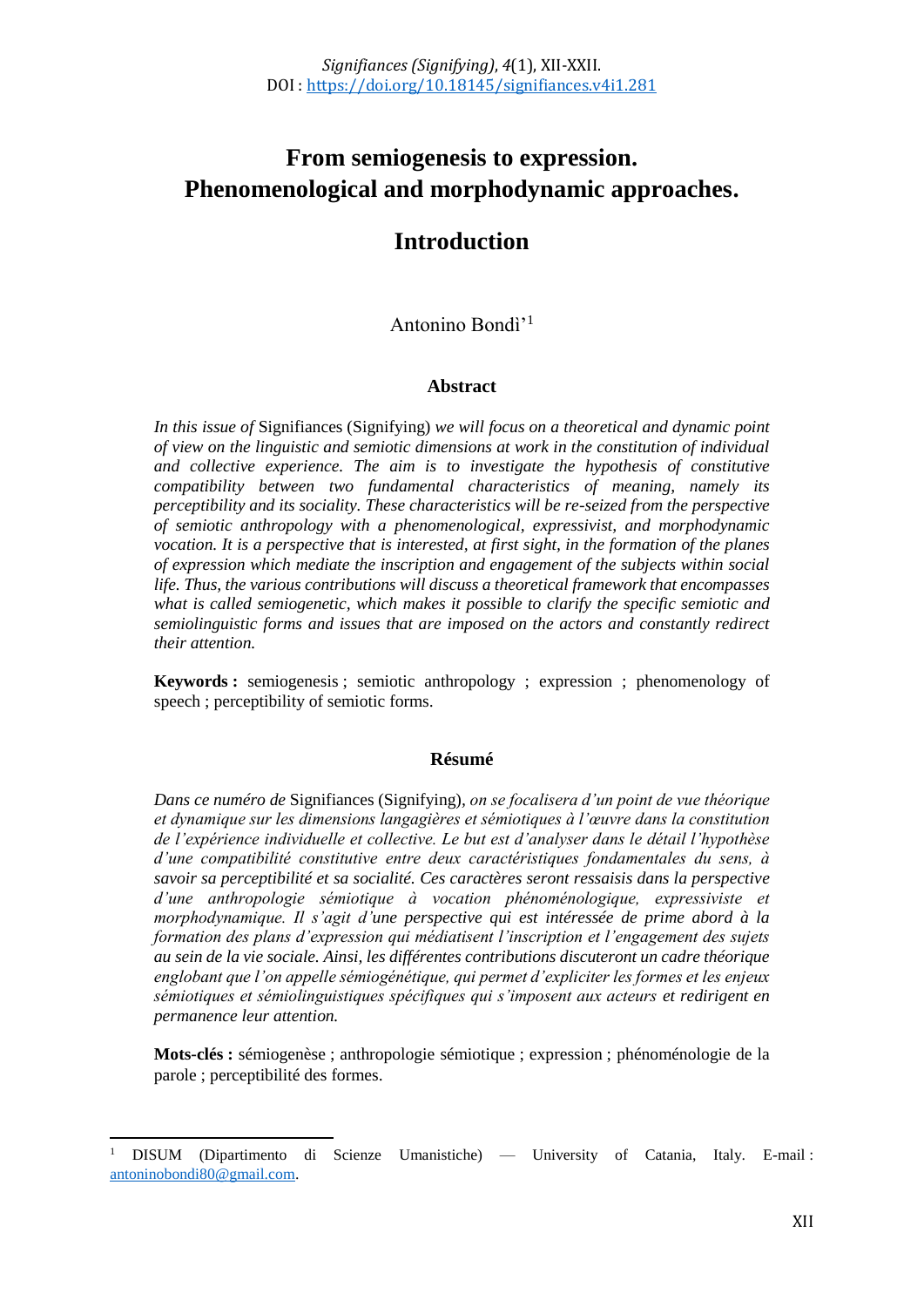*Le langage nous mène aux choses mêmes dans l'exacte mesure où, avant d'avoir une signification, il est signification. Si l'on ne lui concède que sa fonction seconde, c'est qu'on suppose donnée la première, qu'on le suspend à une conscience de vérité dont il est en réalité le porteur et enfin qu'on met le langage avant le langage*. Maurice Merleau-Ponty

In recent years, within the realm of semiolinguistic theories, we have witnessed a renewal of the concept of form, taken up in theoretical frameworks of a more dynamic nature, which have focused their attention on what has been called the *semiogenetic theme*. The form has been questioned through an investigation into the appearance of what stands as a sign for us, as well as the ways of perceiving and interacting with this same appearance. It has been shown that the emergence of semiotic forms in the human ecological and ethological landscape can only take place through a correlated field of the apparition; indeed, this emergence implies ipso facto processes of practical grasping of objects of meaning, their circulation, sharing, and manipulation of the values inherent in them. Consequently, the description of forms consists of making explicit the deployment of a dynamic, complex, and the stratified relationship between several active poles of co-constitution, reciprocal interaction, differentiation, and permanent metamorphosis.<sup>2</sup>.

However, the notion of form has always been at the heart of the semio-linguistic disciplines and, more generally, of the history of ideas; one only has to turn to Aristotle's philosophy to find elements that refer to the semiotic implications of form, its conceptual polysemy and its dual status as both object and model<sup>3</sup>. In more particularly linguistic and semiotic disciplines, two major interpretative movements marked the form concept's history: the Saussurian linguistic tradition (and European structural semiotics), and the Peircean semiotics. In both cases, the form links to the manifestation, interpretation, and social circulation of signs. As will be detailed later, the semiogenetic theme raised in particular thanks to the presence of a paradigm and a scientific (but also epistemological, even philosophical!) imaginary that have distinguished themselves from the traditional frameworks in linguistics and semiotics.

The Saussurian approach explicitly conceived the linguistic sign —part of a socialized system of meaning— as a form, namely the union or rather the association of sensible and intelligible components. In such a systemic conception of form, with remarkable explanatory power concerning the intelligibility of phenomena. However, the semiotic and normative depth and span of a form-sign remain hard to capture during the process of objectification proper to this linguistic theorization<sup>4</sup>. Indeed, the differential and negative conception of the sign inherited from Saussure does not make it possible to account for the positive and genetic elements that are nevertheless at stake in the constitution of meaning, as in the formation of signs. For the second tradition, that is Charles Sanders Peirce's interpretative semiotics, a sign is a cognitive mediating entity, part of an open and virtually unlimited process of interpretation, which takes place in the fabric of the experiences of subjects and communities. From this viewpoint —and particularly in recent bio-semiotic approaches<sup>5</sup>— semiotic forms emerge, but without this emergence having found a real unambiguous explanation.

Then, the development of a dynamic re-reading of the fundamental concepts of structural analysis was a step forward in the enrichment of the notion of form. It has been problematized again in Gestalt theory, in Maurice Merleau-Ponty's phenomenology, in Cassirer's philosophy

 $\overline{\phantom{a}}$ 

<sup>2</sup> Cf. Cadiot, Visetti (2001) ; Visetti, Cadiot (2006) ; Rosenthal, Visetti (2008) ; (2010) ; Bondì (2012) ; (2016).

<sup>3</sup> Cfr. Eco (1968), pp. 253-258.

<sup>4</sup> Cf. Bondì (2016) ; Piotrowski (2017).

<sup>5</sup> Cf. Deacon (2011).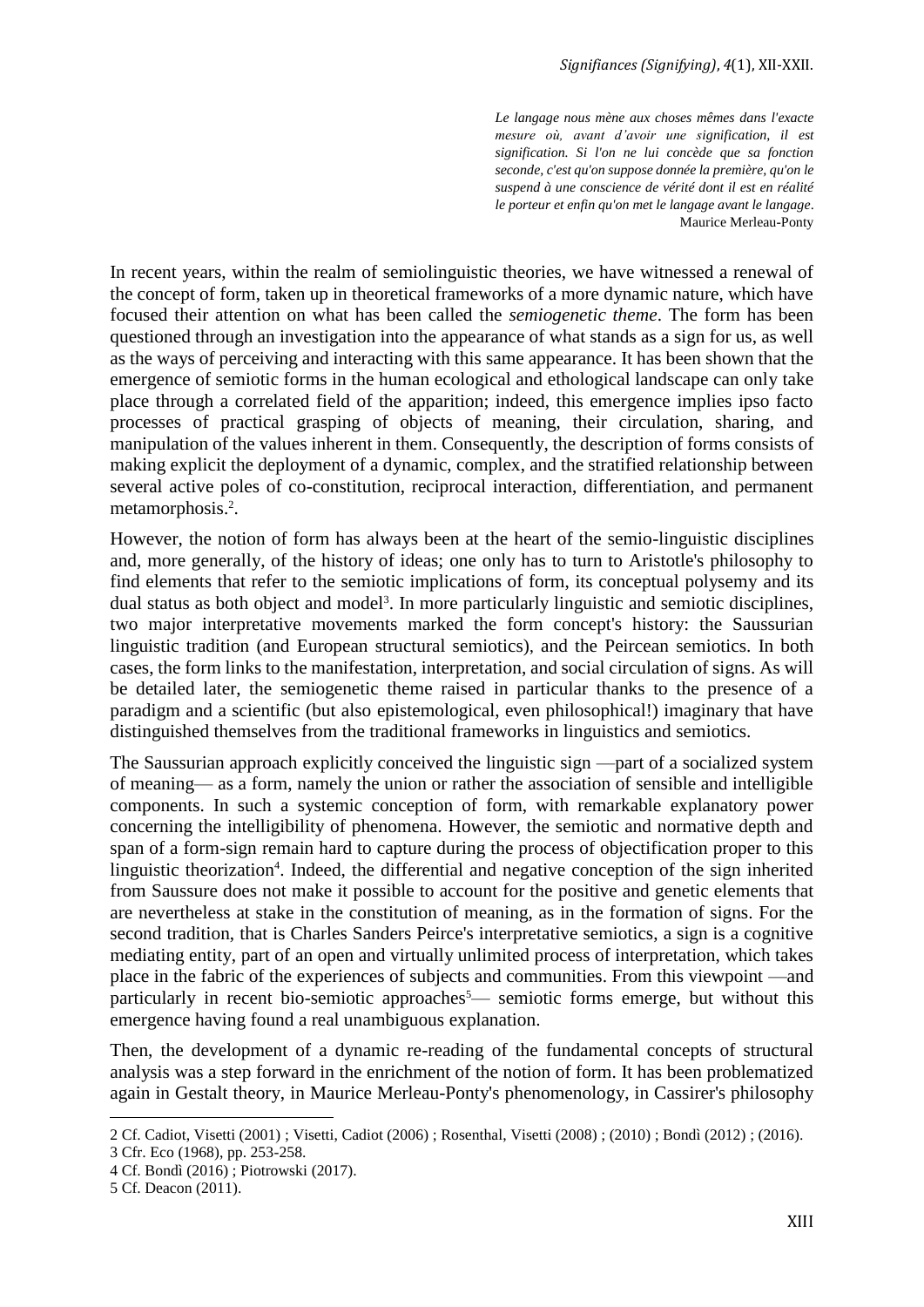of symbolic forms, as well as in Thom's catastrophe theory. This morphological, dynamic, and expressive turning point has led to the development of various theories postulating a continuity principle between semiolinguistic production regimes and general perceptual and praxeological regimes. The search for models of this type renews the old ambition of the structural model to establish a transversal theoretical and descriptive framework, suitable for all kinds of training regimes studied by the various human sciences. Indeed, since the relative eclipse of the structuralist moment in the human and social sciences, structural issues have been profoundly rethought in a dynamicist framework. In particular, several linguistic theories (cognitive grammars, enunciative theories, enactive linguistics, etc.) have developed from postulates that can be said to be *perceptivist*. Language is then conceived as a medium and an object of perception within a more encompassing field. This is a considerable advance. However, in these theories, we do not have considered speech as a true expressive flow, profiling and modulating signs and subjects jointly.

On the other hand, a semiogenetic model proposes to invert the epistemological account by adopting a phenomenologically inspired positioning and method, by doubling the primacy of perception with that one of speech. Consequently, within the problematic space opened up by this double phenomenological principle —speech as perception and perception as imminent speech— we are led to enhance certain classical concepts of the textual traditions in linguistics, semiotics, and rhetoric. For example, the action and actor concept revision play an important part in an expressive and agonistic device. The question of motives and commitments (crossing forces and values) is not separated from that of the issues and norms proper to semiotization, nor from that of social networks and institutions that jointly organize the registration of subjects. In this context, we want to emphasize that one can explain variation only by moving away from the classic categorization problem. For example, in the case of language, it is a social praxis which, instead of tracing the contours of clear-cut categories (which would function as a crystalline basis for determining procedures), establishes certain polarities around values that are still to reconstruct, whose lines of tendency or demarcation are unknown in advance. Moreover, conceiving variation as something other than a simple perturbation renews the question of the internal transformation of social and cultural norms.

Indeed, the semiogenetic model does not reduce the variation to a simple contingency that would disturb the outside social systems like physical systems at equilibrium. On the contrary, variation is to be interpreted as a reconfiguration of the norm through work on symbols<sup>6</sup> (capture, recovery, circulation, spoliation, misappropriation, hoarding, inheritance) and constitutes the very stake of sociality. Norms are not indexed on a presumably stable external objectivity, but they can evolve over time without losing their prescriptive aspect: what is in a way prescribed is to deal with indeterminacy without breaking with certain frameworks of observance. From the moment when variability and prescription no longer oppose each other but condition each other, the historicity of norms becomes clear. The idea of reclaiming, as elaborated in Merleau-Ponty's phenomenology, becomes clearer in a strictly semiotic framework: reclaiming is not replicating an already actuated form, but questioning the past and the resource by seeking and renewing motivational dynamics<sup>7</sup>. This is how the prescription is renewed and sometimes challenged, through the responses given to calls, both close and fundamental. Such a notion of recuperation highlights the soliciting power of the institutional call, as well as the freedom of the subject, which is always relaunched in the impossibility for

 $\overline{a}$ 

<sup>6</sup> Cf. Lassègue (2016).

<sup>7</sup> Cf. Bondì (2019).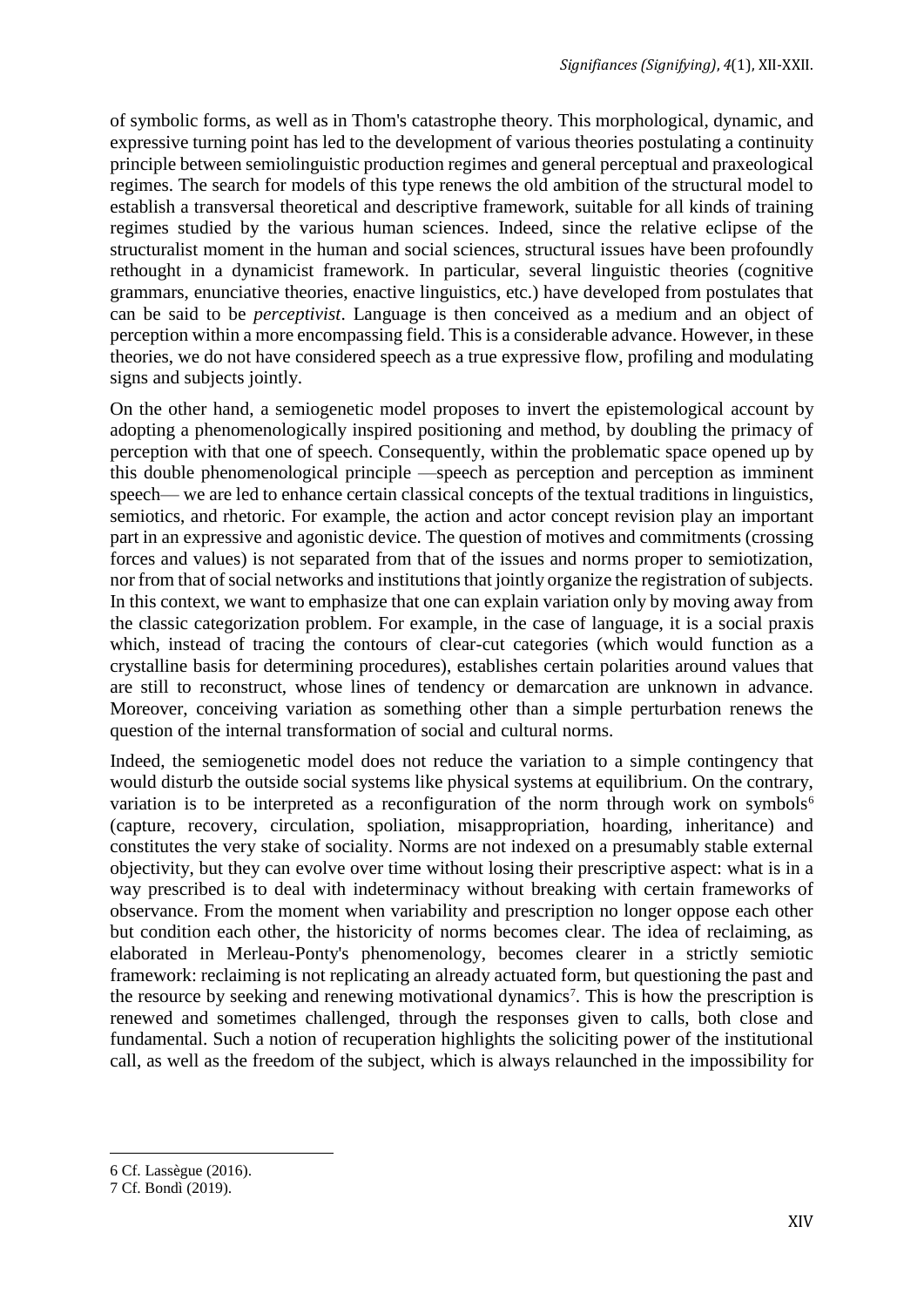anyone "to have the last word". Thus, we can better understand how sociality is established in the eyes of all and in our inner speech<sup>8</sup>.

From this point of view, the variation of signs and subjects does not, therefore, proceed from a pre-constituted abstract space (whether it is a matter of signs or categories). It establishes in the expressive and practical phenomenon of reprise, which is the bearer of a constitutive alterability, a conscious or unconscious vector of conformity and shift, always leading to evaluation processes (mimesis and differentiation, expressiveness and normativity)<sup>9</sup>. The only possible epistemology raises from this radically genetic perspective (micro- as well as macrogenetic): not signs and subjects, but semiogenesis and subjectivation. From this point of view, we can produce descriptions focused on intersubjectivities in action and on ones that are more impersonal and directly related to public hermeneutics. In this restitution mode, practice blends with myth, the small myths of ordinary life, the intersubjective epics, naturally intersect with the founding mythologies, the established ideologies. We have also to understand the immanence of semiotic games this way, not as the result of the structures and transformation of a univocal plane, but as the particular arrangement that makes any symbolic form (in Cassirer's sense) resonate internally with others from which it is nevertheless different. The mutual relations between forms and the references of values to each other, define what we could call a symbolic economy, conditioning the diffusion and metamorphosis of the form itself.

The activity of language and its forms under the prism of the semiotic archipelago and semiotic anthropology constitute the theme privileged by this issue of *Signifiances (Signifying)*: the minimal objective is to succeed in thinking language and semiosis in the mode of perception (of sound as well as of meaning), engaging a specific work of form construction. The idea behind this approach is that, during a linguistic interaction, we perceive what is said before eventually conceptualizing and logically articulating it. We, therefore, start from the following question: what happens when we perceive a statement? What strata of memory, imagination, imagination, sensibility do we mobilize as speaking subjects? In what forms and according to what phases are these strata deployed? The hope is thus to have a theoretical and descriptive matrix suitable for the restitution of both individual experience and the public dimension of speech. We understand the importance of starting from an adequate theory of perception seen as perceptive praxis, to hope to arrive at a comparable arrangement, which would be that of a "language perception", a practice involving acoustic, semantic, pragmatic and syntactic dimensions, that is to say also normative and imaginary dimensions.

The issue, therefore, aims to map the current state of certain propositions in linguistics and semiotics on forms constitution dynamics, and other concepts related to this perspective. We do not want to present the semiogenetic approach itself but challenge some theoretical problems from authors' different horizons. In particular, the contributions open up avenues for reflection on the articulations between poles that, within the framework of semiotic anthropology, are deeply intertwined: a) the different degrees and regimes of formality of linguistic and semiotic objects (heterogeneity, materiality, multimodality, assemblages); b) the modalities of the constitution of a semiotic consciousness, namely the regimes of appropriation and inscription of forms in cultural landscapes, as well as certain regimes of transmission constituting the sociosemiotic horizon of the value of forms; c) normativity and ritualization crossing all speech; d) the role of corporality (or inter-corporality) and of the psyche, to rethink linguistic and semiotic interactions in a phenomenological and ecological posture.

Thanks to the various contributions present —of an epistemological and theoretical nature or focusing on case studies— the aim of the issue is as follows: to reflect on the linguistic,

 $\overline{a}$ 

<sup>8</sup> Cf. Rosenthal (2019).

<sup>9</sup> Cf. Bondì (2016) ; De Luca, Bondì (2016).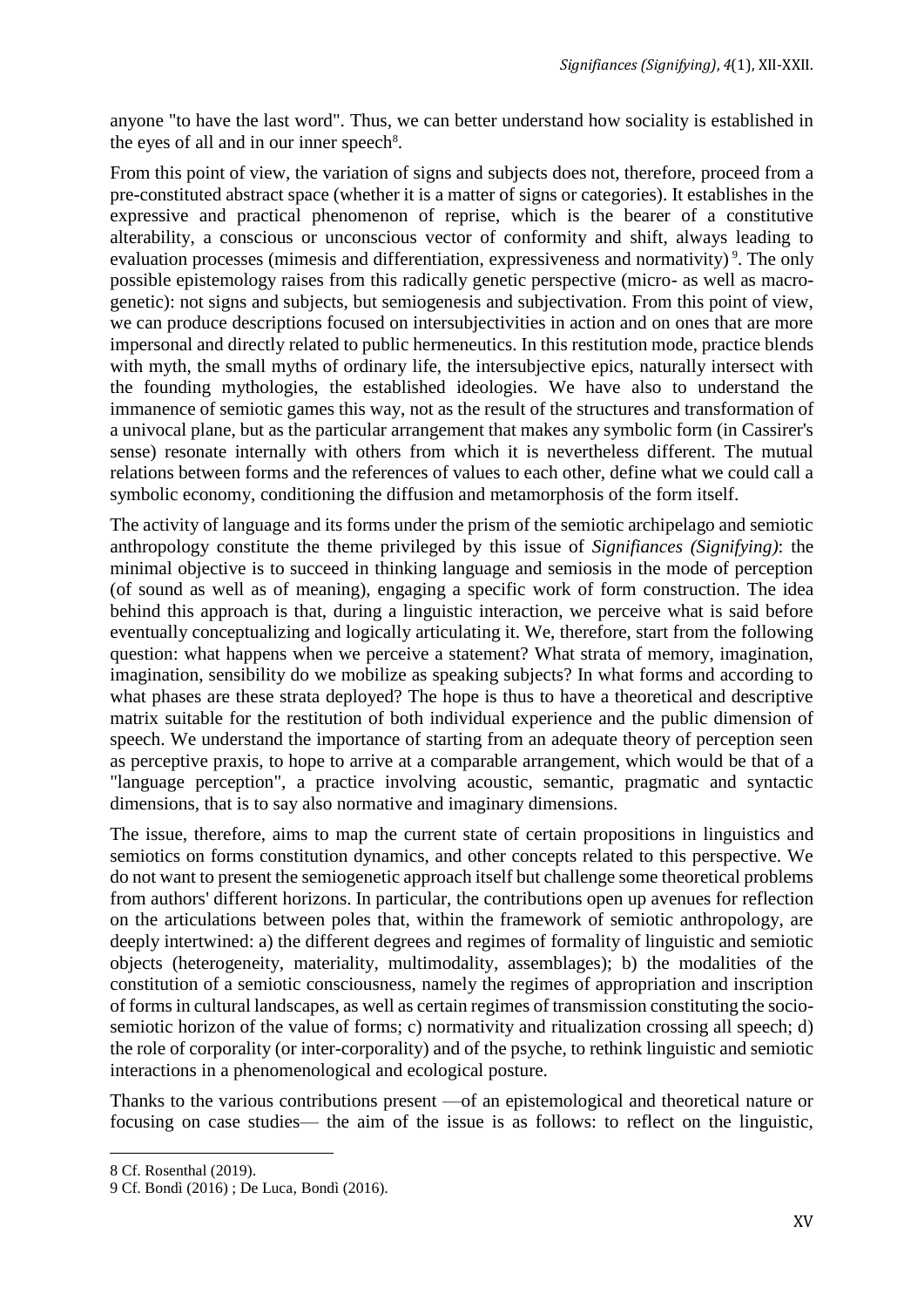semiotic, and philosophical models and theories that have made the various phenomenological heritages interact with the dynamic theories of semiosis. Language and semiosis (human, animal, and non-human) have thus been conceived as a complex skill, i.e., a joint activity by which the participants/interlocutors harmonize with each other and at the same time coconstruct shared cognitive (and ecological) niches. Within this framework, the various contributions have explored heterogeneous themes and research objects, with the aim of making two fundamental characteristics of meaning, namely its perceptibility and sociality, compatible.

Thus, although the articles in this issue of *Signifiances (Signifying)* come from diverse backgrounds, they contribute to semiotic anthropology<sup>10</sup> challenges. In particular, we mention the shaping of mediated expression plans by which subjects engage in social life. Indeed, the so-called semiotic anthropology necessarily considers the determining part that the cultural dimension plays in the process of cognition. It posits that the sociality of meaning must be related from the outset to symbolic forms and activities that constantly redirect interactions and condition the formation of values and utilities. Meaning as a sociality is thus not separated from a search for expression, concomitant with the shaping of various semiotic mediations, and founding the possibility of repetition and an evaluation of experience (conformity, deviation). Thus, any cognitive device is inseparable from the body itself as expressive, and language, and social history. We seek to overcome the opposition between internalists and externalists, well known in cognitive sciences. A semiotic, or better yet, a semiogenetic perspective can do that; these contradictions fade by the "sign" as the interweaving of sensible and intelligible, of inside and outside, of individual and collective sides $11$ .

The semiogenetic conception outlined here bases on a globally expressive and practical vision of human existence: what is perceived is always an expression of a practical disposition and evaluation that makes sense. In this overlapping of bodies, dispositions internalized and sedimented habits we find in a broadened notion of habitus including both the behaviors and the imaginary institution of the social. Semiotic anthropology envisages finding, for any social phenomenon reseized as an expressive flow and crossed experience, a certain dynamic of advent and transformation of signs, bodies, and subjects. At the center of our concern are the semiotic modalities of the encounter between subjects and institutions: an encounter that ties the plot of meaning. The individual part in these encounters is understood first of all as semiotic perception, joint attention, participation in an intersubjectivity comprising a repertoire of ritualized interactions as well as the sharing of an imaginary. The semiotic game - resource as well as production - is then played out in both fictional and practical registers, while meaning is determined in internal as well as external relationships to the various semiotic regimes. This is how semiotic anthropology conceives the social or socio-semiotic character of cognition. Through the study of the variation of norms and their mode of hold, we are able to escape two dead ends: the one that makes the individual the sole measure of his goals and actions; the one that, conversely, represents social reality in the form of an autonomous symbolic overhanging order. In the anthropological framework promoted here, the cross-individuation of "sign-forms" and "subjects" is a fundamental category of social life.

The issue opens with **David Piotrowski's** article that focuses on the enigmatic status of semiogenesis, defined as a phase of meaning in formation. Indeed, when we speak of semiogenesis, we refer to a moment in the meaning construction when a purely expressive fact pushes towards semiotic polarization, that is, towards its constitution as a unit composed of expression and content. That is a complex phase that includes all the expressive fact shaping processes, but also all differentiation acts that progressively refine the emergence of meaning

 $\overline{a}$ 10 Cf. Lassègue, Rosenthal, Visetti (2009) ; Bondì, De Luca (2020).

<sup>11</sup> Cf. Bondì (2015).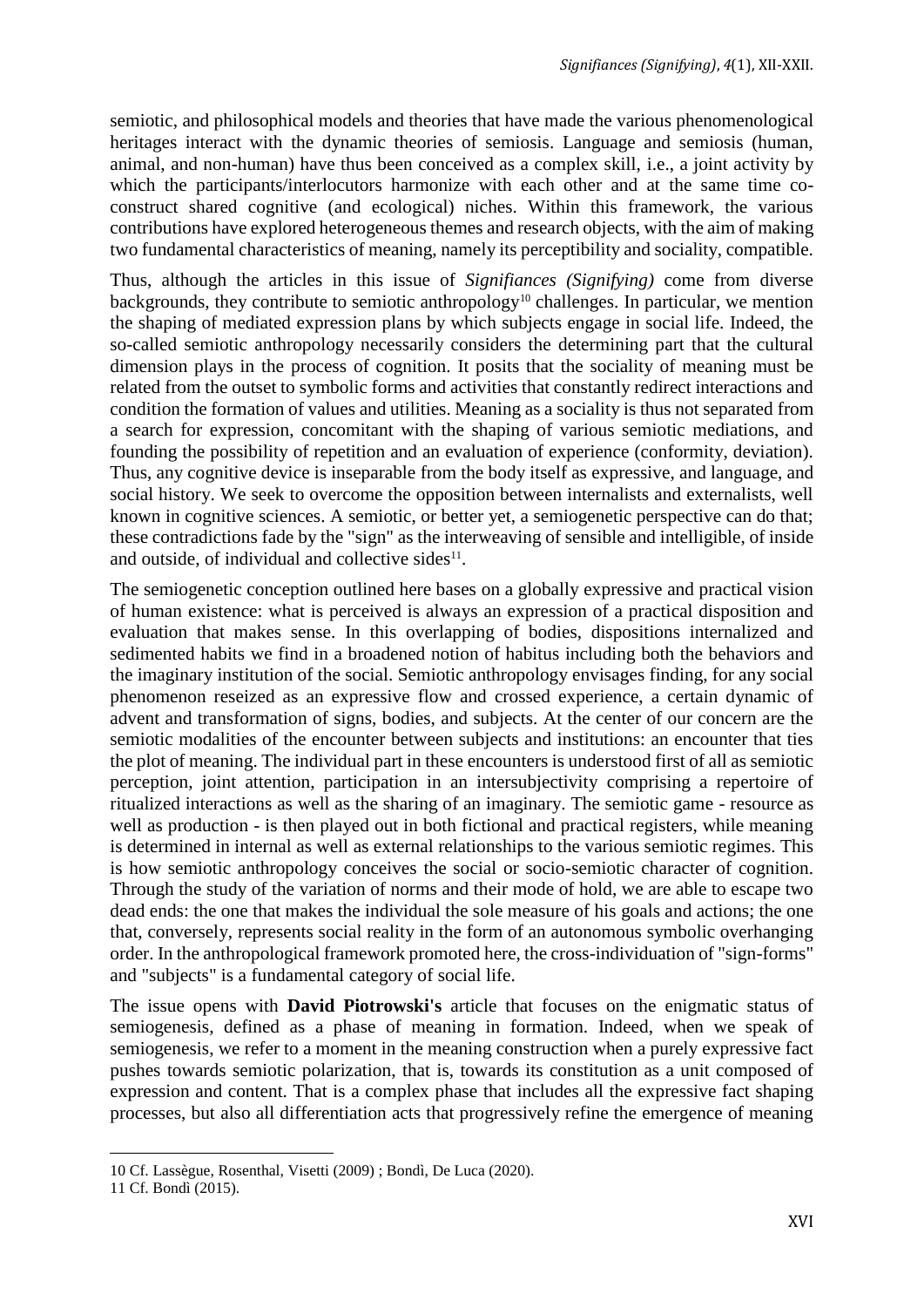in its singularity. Piotrowski proposes a reconstruction of the architecture of semiogenesis in the wake of Merleau-Ponty's phenomenology. In particular, semiogenesis can be read as a phase transition in which the "sign" could play the role of an intermediate state endowed with relative stability, compared to unstable states such as the "first word" in Merleau-Ponty. Piotrowski's analysis allows us to understand that the suggestive idea of the first speech in Merleau-Ponty's work should not be taken back to the idea of creation ex nihilo - which would be like a formalistic model of the projection of a form on raw material - but, on the contrary, that "the semiotic event is realized when an expressive material, considered from the point of view of its textures and internal tensions, is enhanced as if energized, by certain principles of form and is then propelled into the sphere of semiotics".

In his text, **Paul John Thibault** returns to a central notion of enactive linguistics and contemporary biosemiotics, namely the concept of languaging. Since Maturana and Varela, languaging is normally defined as a complex network of social systems of coordination and cooperation. In his contribution, Thibault highlights its more "ecological" aspects: while it is true that languaging is a coordinated linguistic praxis, it allows individuals to search for and articulate a series of functional correspondences between them and certain aspects of their perceptual and cultural experience of the environment. One aspect is examined in detail by the author, namely the "metabolic" relationship between the "finalizations" of the activity of languaging, i.e. the utterances produced by the speakers, and the social situations with which the utterances are articulated. Indeed, according to Thibault, utterances have a dual status, which is important for dynamic and social semiotics: on the one hand, utterances themselves are assemblages in the sense of Deleuze and Guattari; on the other hand, they are co-articulated with socio-affective-cognitive assemblages, at different scales, particularly at the microgenetic scale. Thus, the internal processes of microgenetic construction, which have their origin in the pre-linguistic infrastructure, are schematized corporally, driven and shaped by parameters of a global order, for example a lexicographical model. The intrinsic functional constraints of language activity are the workings of a complex system that uses context-dependent resources to produce social and cognitive outcomes.

For her part, **Valeria De Luca** proposes a reflection on the role played by the concept of materiality and the theory of niche construction (niche construction), which allow us to rethink the constitution of semiotic forms, as well as their power of agency. In particular, according to the author, the niche construction model makes it possible to think together about "the materiality of meaning phenomena, the emergence and stabilization of human semioses, and relations between humans and non-humans on qualitatively and temporally different scales". Thus, by critically discussing the notion of hyperobject, as well as the theory of material commitments of the archaeologist Lambros Malafouris, De Luca proposes to think of language as a "hyperobject", namely a significant portion of the world, which is not locatable "spatially" or "temporally". On the contrary, in this eco-semiotic perspective, the characteristic of language would be to interfere "without being reduced to it, in this meshing and coexistence of the arts, natural elements and infinitely large or infinitesimal events".

**Jacques Fontanille** questions the conceptual and epistemological history of the notion of form through the prism of the concept of imperfection. Going back over different conceptions of form, from Aristotle to Greimas, Fontanille points out that there is a kind of essential, not vicious, short-circuit between the productivity proper to the emergence of forms and its constitutive instability. More particularly, for the forms to be grasped and produce events for someone, that is, for a subjectal center, it is necessary that they be perceived, felt as imperfect, incomplete, unstable beings, generators of modalities of attention, of desire, of modalization. Fontanille shows that this dual character at work in the dynamics of the constitution of forms is present in radically different conceptions of form, such as the one inspired by Hjelmslev's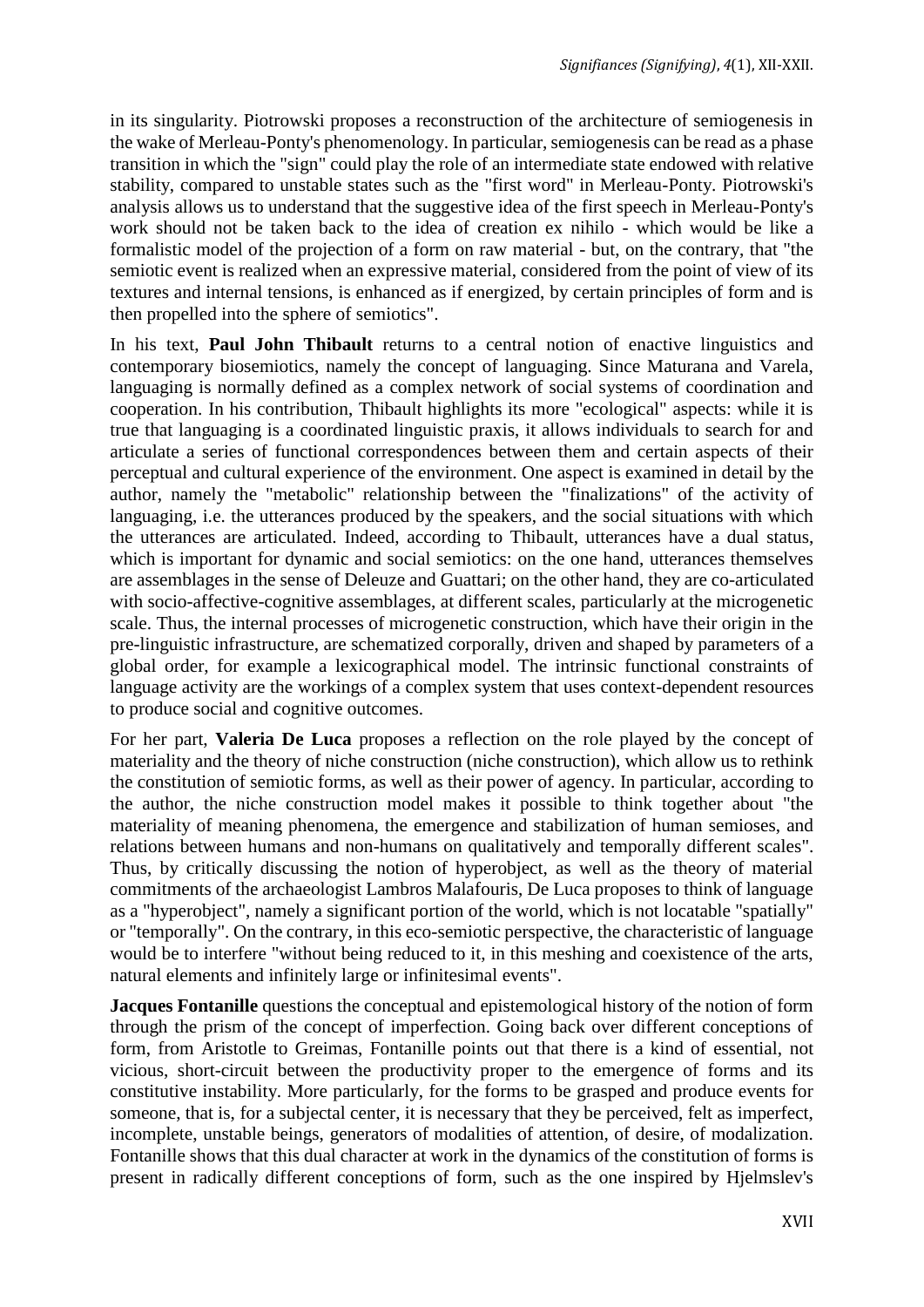semiotic analysis in Greimas, and the one found in biosemiotics inspired by the work of Jakob von Uëxkull.

**Marion Colas-Blaise's** article is intended to be a close dialogue between phenomenology, anthropology of Ingoldian descent and contemporary semiotics. By discussing in particular the theory of establishment and enunciation, Colas-Blaise questions the question of the future of forms, working on the modalities of simultaneous capture of aspects of deployment and unfolding, as well as those of co-presence. In the text, the preparatory drawings by artist Tony Cragg elaborate on this subject, as they highlight a presentational and non-representational logic of the expressive, aesthetic and semiotic material. The idea that Colas-Blaise proposes is that of enunciation as a dynamic of proliferation of voices and instances, in tension between instituent re-expression and the invention of new possibilities.

The text proposed by **Franck Lebas** is a case study around the morpheme [spr], analyzed under the prism of an analysis of the spiral pattern. According to Lebas, this analysis of applied linguistics allows us to delve into the unstable cultural, imaginative, embodied dimensions that revolve within the spiral pattern, and that link the dimensions of play, work and sport. At a deeper level, the analysis shows the epistemological validity - confirmed by descriptive activity - of phenomenological approaches in linguistics, which consider language activity to be perception and perceptive activity to be semiotic from the outset.

As for **Robert Nicolaï's** article, it is a critical perspective, or a resonance between the phenomenological approaches of semiotic anthropology and the phenomenological approach developed in the framework of his linguistic anthropology, called semiotic dynamics. The article presents some of the key concepts of Nicolai's linguistic anthropology: the experiential subject, the cleavage, historicity, the We and the perspective of the Moebius ring, etc. From this presentation, the author proposes a close confrontation between the two perspectives, showing that, if they do not overlap completely, they at least present important elements of convergences, especially concerning the relations between language, experience and cognition.

**Per Aage Brandt** wonders about the role of the sciences of meaning in the context of the ecological crisis. Embracing Danish cognitive semiotics as a synthesis of Californian cognitive linguistics and René Thom's morphodynamic models, Brandt shows the reader that an "ecological" perspective of semiosis can only challenge an unacceptable division between the natural, psychic, social and cultural dimensions. On the contrary, it must be shown that "instead of opposing the psyche and the world, i.e., the everyday world, we will finally attempt to show how a psycho-semiotic study must be directly associated with an ecosemiotic study, because the mind is itself shaped by the semiotic world with which it has evolved over 50,000 years of modernity".

In the last text of the issue, **Félix Danos** presents a study of anthropo-pragmatic and ethnosemiotic. It is an ethnographic work carried out in the southeast of the Allier department (Auvergne-Rhône-Alpes region). In his article, Danos proposes to test the heuristic validity of certain concepts of North American semiotic anthropology, based on his field study. The article proposes analyses of interactions with the inhabitants of the department through the reconstruction of a staging of other people's discourse. The challenge is to show "the importance of taking into account the processes that give form and meaning to space and time, called chronotopic formulations, to understand the hierarchy of ways of speaking in reflexive discourses on language".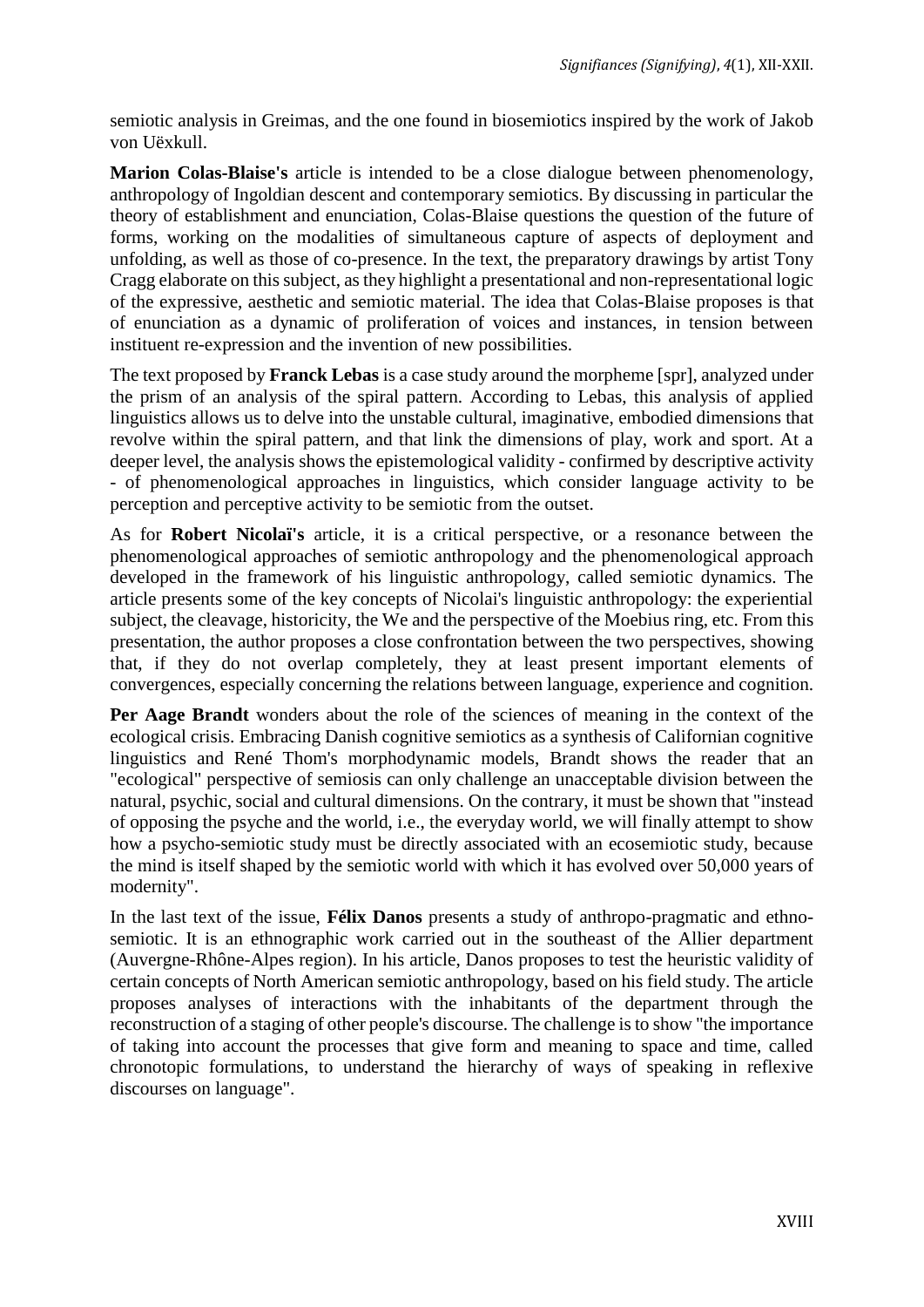### **References**

AUCHLIN, Antoine, FILLIETTAZ, Laurent, GROBET, Anne, SIMON, Anne Catherine (2004). (En)action, expérienciation du discours et prosodie. *Cahiers de linguistique française, 26*, 217- 249.

BARBARAS, Renaud (2002). Le vivant comme fondement originaire de l'intentionnalité perceptive. Dans J. PETITOT. F. VARELA, B. PACHOUD, J.M. ROY (dirs..), *Naturaliser la phénoménologie. Essais sur la phénoménologie contemporaine et les sciences cognitives*. Paris : CNRS éditions, 681-698.

BERTHOZ, Alain (1997). *Le sens du mouvement*. Paris : Odile Jacob.

BERTHOZ, Alain (2009). *La Simplexité*. Paris : Odile Jacob.

BONDÌ', Antonino (dir.) (2012). *Percezione, semiosi e socialità del senso*, Milan : Mimesis,

BONDÌ', Antonino (2014). Fra espressione, istituzione e immaginario : Merleau-Ponty, Descombes e Castoriadis. *RIFL*, *9*, 12-25.

BONDI', Antonino (2015). Pour une anthropologie sémiotique et phénoménologique. Le sujet de la parole entre cognition sociale et valeurs sémiolinguistiques. *Intellectica*, *63*, 125-148.

BONDI', Antonino (2016). Altérité de la parole et socialité du sens : énonciation et perception d'autrui. Dans M. COLAS-BLAISE, G.-M. TORE (dir.), *L'énonciation aujourd'hui, un conceptclé des sciences du langage*. Limoges : Lambert-Lucas, 381-39.

BONDI', Antonino (2017a). Entre énaction, perception sémiotique et socialité du sens: phénoménologie de la parole et de l'activité de langage. *Signifiances (Signifying)*, *1*(2), 5-19. DOI : [https://doi.org/10.18145/signifiances.v1i2.91.](https://doi.org/10.18145/signifiances.v1i2.91)

BONDÌ', Antonino (2017b). Linguistic Praxis as Institution and Individuation between semiotic imagination, normative schemes and styles. *Diritto & Questioni Pubbliche, 1*, 147-165.

BONDI', Antonino (2019). Penser l'engagement entre expérience d'écriture et responsabilité. Remarques autour des *Recherches sur l'usage littéraire* de M. Merleau-Ponty, dans V. BISCONTI, R. DE ANGELIS, A.M. CUREA (dir.), *Héritages, réceptions, écoles en sciences du langage : avant et après Saussure*. Paris : Presses Sorbonne Nouvelle, 255-264.

BONDI', Antonino, PIOTROWSKI, David, VISETTI, Yves-Marie (2016). Phénoménologie et linguistique : un entrelacs. *Metodo. International Journal of Phenomenology and Philosophy, 4*(2), 267-308. DOI : [http://dx.doi.org/10.19079/metodo.4.2.267](http://dx.doi.org/10.19079%2Fmetodo.4.2.267)

BONDÌ', Antonino, DE LUCA, Valeria (2020). Formas y complejidad cultural: notas epistemológicas para una antropología semiótica. *Topicos del Seminario. Revista de Semiótica*, *43*(1), 35-63.

BOTTINEAU, Didier (2010). Language and enaction, dans J. STEWART, O., GAPENNE & E., DI PAOLOo (dirs). *Enaction: toward a new paradigm for cognitive science*. Cambridge : The MIT Press, 267-306.

BOTTINEAU, Didier (2012). La parole comme technique cognitive incarnée et sociale. *Tribune Internationales des Langues Vivantes, 52-53*, 44-55.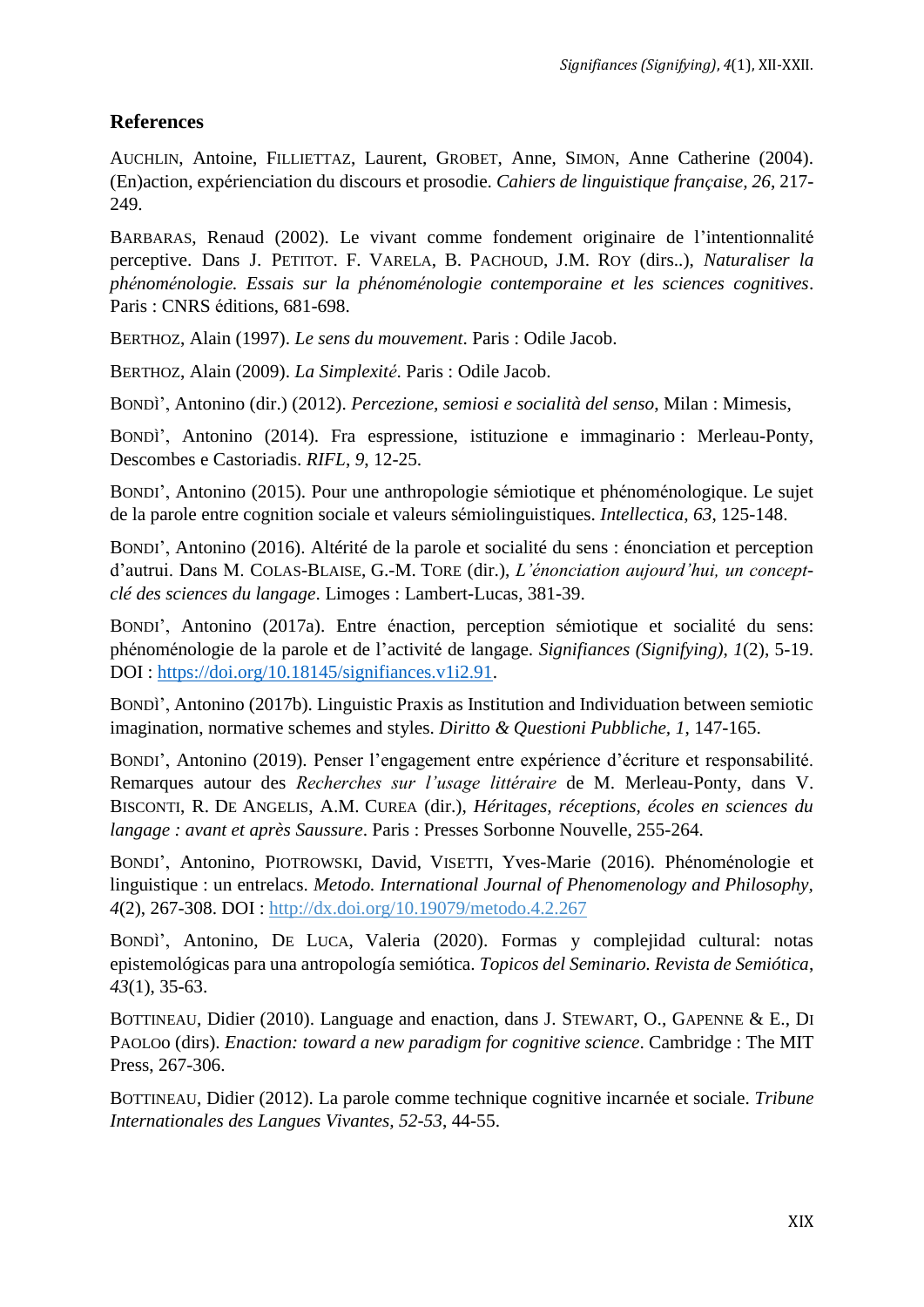BOTTINEAU, Didier (2012b). Parole, corporéité, individu et société : l'*embodiment* dans les linguistiques cognitives, *Texto*, *XVII*. Disponible en ligne sur http://www.revuetexto.net/index.php?id=2973.

BOTTINEAU, Didier (2013). Pour une approche énactive de la parole dans les langues. *Langages*, *4*(192), 11-27.

BOURGINE, Paul, LESNE, Ammick (dir.) (2006). *Morphogenèse. L'origine des formes*. Paris : Belin.

CADIOT, Pierre, VISETTI, Yves-Marie (2001). *Pour une théorie des formes sémantiques. Motifs, profils, thèmes.* Paris : Presses Universitaires de France

CLARK, Herbert. H. (1996). *Using language*. Cambridge : Cambridge University Press.

CLARK, Andy (2003). *Natural-Born Cyborg. Minds, Technologies and The Future of Human Intelligence*. Oxford : Oxford University Press.

CONEIN, Bernard (2004). Cognition distribuée, groupe social et technologie cognitive. *Réseaux*, *124*, 53-79.

DEACON, Terrence (2011). *Incomplete Nature : How Mind Emrged from Matter*. New York : Norton & Company.

DE JAEGHER, Hanne, DI PAOLO, Ezequiel (2007). Participatory sense-making: An enactive approach to social cognition. *Phenomenology and the Cognitive Sciences, 6*, 485–507.

DE JAEGHER, Hanne, DI PAOLO, Ezequiel, GALLAGHER, Shaun (2010). Can social interaction constitute social cognition?. *Trends in Cognitive Sciences, 14*(10), 441–447. DOI : [10.1016/j.tics.2010.06.009](https://doi.org/10.1016/j.tics.2010.06.009)

DE LANDA, Manuel (1997). *A Thousand Years of Nonlinear History*. New York : Zone Books.

DE LANDA, Manuel (2006). *A New Philosophy of Society: assemblage theory and social complexity* Londres-New York : Continuum.

DE LANDA, Manuel (2009). Agencements versus totalités. *Multitudes*, *39*(4), 137-144.

DESCOMBES, Vincent (1996). *Les institutions du sens*. Paris : Editions de Minuit.

DE LUCA, Valeria, BONDÌ Antonino (2016). Métamorphoses des formes, figures de la culture. *Formules, 20*, 31-49.

FAUCONNIER, G., Turner, M. (2002). *The Wat We Think. Conceptual Blending and Mind'S Hidden Complexity*. New York : Basic Books.

ECO, Umberto (1968). *La struttura assente*. Milan : Bompiani.

GEERTZ, Clifford (1973). *The interpretation of Cultures*, New York : Basic Books.

HODDER, Ian (2012). *Entangled. An Archaeology of the Relationship between Human and Things*. Chichester : Wiley-Blackwell.

HUTCHINS, Edwin (2005). Material anchors for conceptual blends. *Journal of Pragmatics*, *37*, 1555-1577.

HUTTO, Daniel (2008). *Folk Psychology Narrative. The sociocultural Basis of Understanding Reasons*. Cambridge (MA)-London : The MIT Press.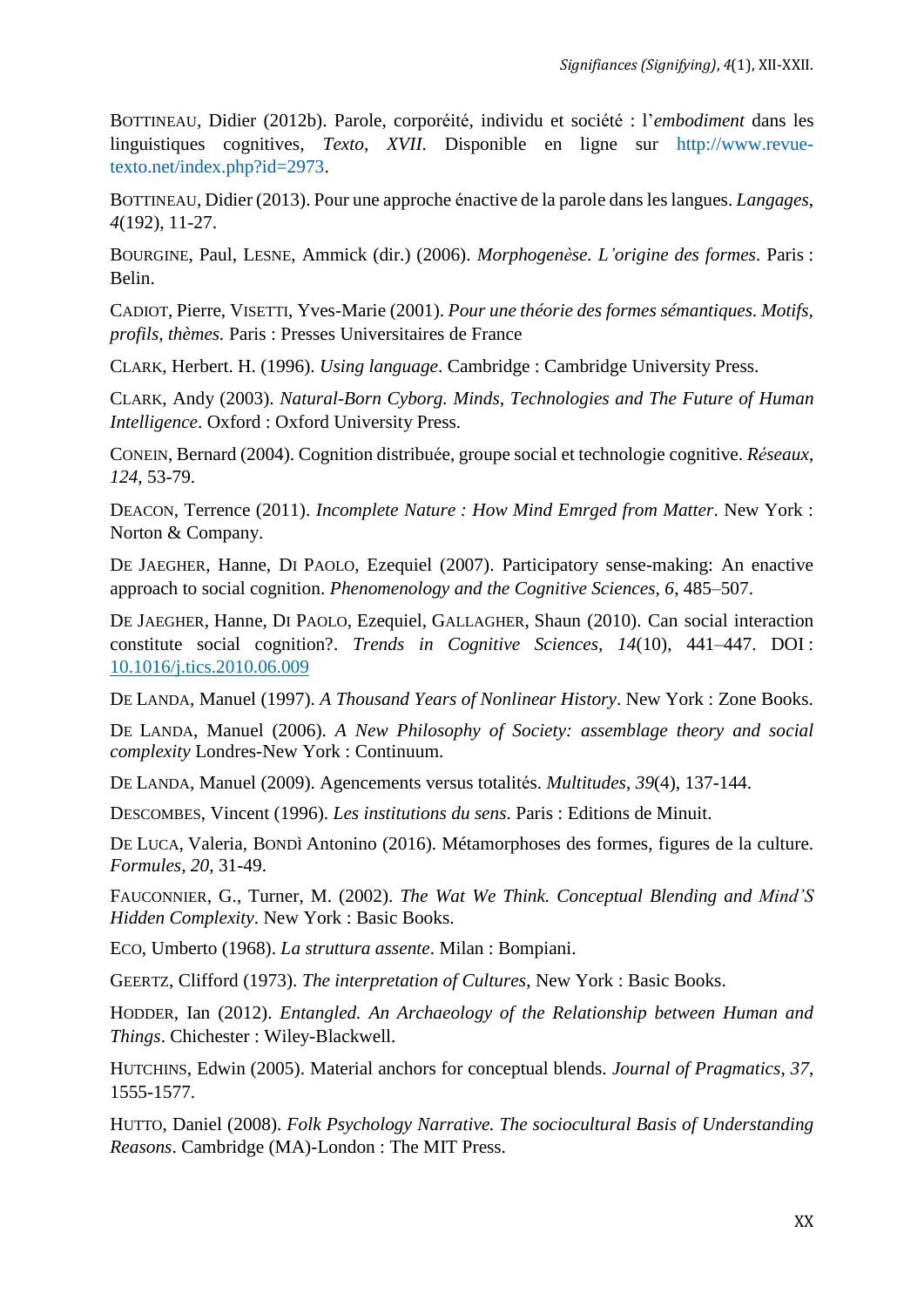INGOLD, Tim (2000). *The Perception of Environment. Essays on Livelihood, Dwelling and Skill,*  Routledge, London.

INGOLD, Tim (2008) When ANT meet SPIDER : Social theory for arthropods. Dans C. KNAPPETT, L. MALAFOURIS (dir.), (2008). *Material Agency. Towards A Non-Anthropocentric Approach* (p. 209-216). Berlin : Springer,.

INGOLD, Tim (2013). *Marcher avec les dragons*. Bruxelles : Zones Sensibles.

LAKOFF, George (1987). *Women, Fire and Dangerous Things. What Categories Reveal about the Mind*, Chicago : Chicago University Press.

LA MANTIA, Francesco (2020). *Seconda persona. Enunciazione e psicoanalisi*. Macerata : Quodlibet,.

LASSEGUE, Jean (2005). Formes symboliques et émergence de valeurs. Pour une cognition culturalisée. *RSTI–RIA*, *19*, 45-55.

LASSEGUE, Jean (2016). *Ernst Cassirer. Du transcendantal au sémiotique*. Paris : Vrin.

LASSEGUE, Jean, ROSENTHAL, Victor, VISETTI, Yves-Marie (2009). Économie symbolique et phylogenèse du langage. *L'Homme*, *192*, 67-100.

LEBAS, Franck (2021). Le 'champ perceptif énonciatif' et la perception d'autrui, dans A. BONDI, D. PIOTROWSKI (dir.), *Le thème perceptif et expressif. Entre inguistique, sémiotique et philosophie*. Paris : CNRS éditions, 11-27.

MALAFOURIS, Lambros (2013). *How Things Shape the Mind: A Theory of Material Engagement*. Cambridge MA-London : The MIT Press.

MERLEAU-PONTY, Maurice (1969). *La Prose du monde*. Paris : Gallimard.

MERLEAU-PONTY, Maurice (2001). *Phénoménologie de la perception*. Paris : Gallimard.

MERLEAU-PONTY, Maurice (2003). *Signes*. Paris : Gallimard.

MERLEAU-PONTY, Maurice (2011). *Le Monde sensible et le monde de l'expression*. Genève : MétisPresses.

PAOLUCCI, Claudio (2020). *Persona. Soggettività nel linguaggio e semiotica dell'enunciazione.*  Milan : Bompiani.

PIOTROWSKI, David (2017). *Morphogenesis of the Sign*. Berlin : Springer.

PIOTROWSKI, David & VISETTI, Yves-Maire (2015). Expression diacritique et sémiogenèse. *Methodo. International Studies in Phenomenology and Philosophy, 3*(1), 63-112. URL : [10.19079/metodo.3.1.63.](https://doi.org/10.19079/metodo.3.1.63)

REMOTTI, Francesco (2011). *Cultura. Dalla complessità all'impoverimento*, Laterza, Rome.

ROSENTHAL, Victor (2019). *Quelqu'un à qui parler. Une histoire de la voix intérieure*. Paris : Presses Universitaires de France.

ROSENTHAL, Victor, VISETTI, Yves-Marie (2008). Modèles et pensées de l'expression : perspectives microgénétiques. *Intellectica*, *50*(3), 177-252.

ROSENTHAL, Victor, VISETTI, Yves-Marie (2010). Expression et sémiose — pour une phénoménologie sémiotique. *Rue Descartes*, *70*, 26-63.